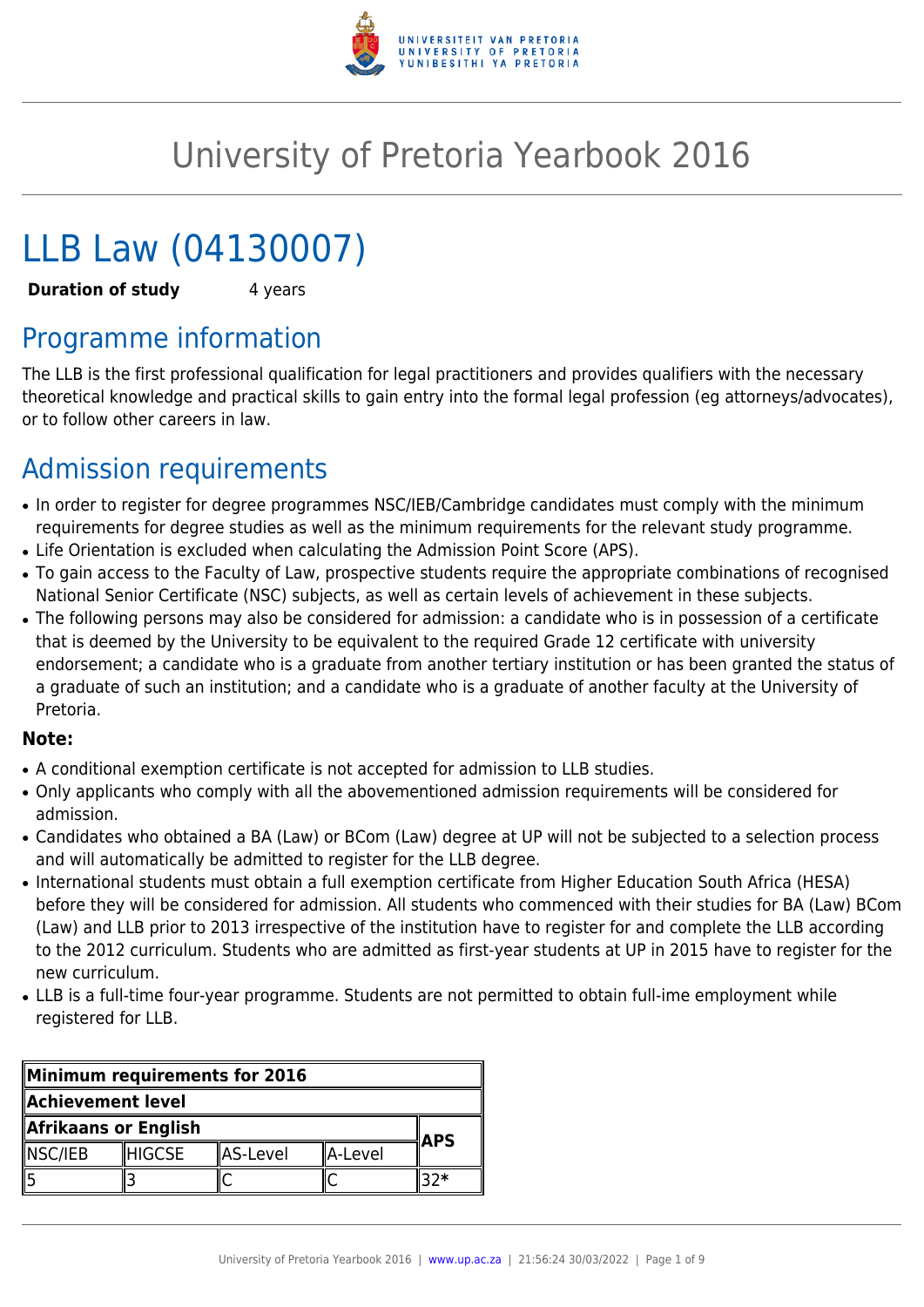

**\***Candidates with an APS of 32 or higher will on receipt of their applications be accepted on a continuous basis until 30 September or until all available places have been taken. Candidates with an APS of 38 or higher will be accepted on a continuous basis until January of the next academic year irrespective of the number of candidates already accepted.

## Other programme-specific information

The Dean determines which elective modules will be presented each year, taking into consideration the availability of lecturing personnel, space and financial implications and/or other circumstances. The Dean may determine the maximum number of registrations for a specific elective module. The Dean may, on recommendation of the relevant head of department, determine that a particular fourth-year elective module will not be offered where on the first day of lectures nine or fewer students are registered for the module.

The Dean has the discretion to credit any other legal module of equal standard passed at another institution as an elective.

The following aspects should be kept in mind:

- Students have to familiarise themselves with the prerequisites for modules from other faculties.
- The modules must fit in on the timetable.
- Number limits of some modules.

Advisory note: Students who intend to pursue an LLB degree must note that to obtain the LLB degree they will be required to obtain at least 24 credits from the following list of language modules: AFR 110, AFR 120, AFR 114, ENG 118, ENG 110, ENG 120.

Elective modules for fourth year of study:

4 modules selected from the following list:

- Law and transformation 410 (AMR 410)
- Alternative dispute resolution 420 (AGF 420)
- Child law 410 (KID 410)
- Deeds and notarial practice 410 (ANO 410) [prerequisite: SAR 310]
- Education law 420 (ONR 420)
- Environmental law 410 (OMR 410)
- Information and communications technology law 420 (KUB 420)
- International elective module 1 (IET 411)
- International elective module 2 (IET 412)
- International elective module 3 (IET 413)
- International elective module 4 (IET 414)
- International humanitarian law 420 (PUR 420)
- Jurisprudence 420 (JUR 420)
- Land and land reform law 420 (GHR 420)
- Law and the community 420 (CLW 420)
- Law of banking and financial institutions 410 (LBF 410)
- Law of damages 410 (SGR 410)
- Law of securities 410 (LOC 410)
- Legal problems of HIV and Aids 410 (RHV 410)
- Media law 420 (MDR 420)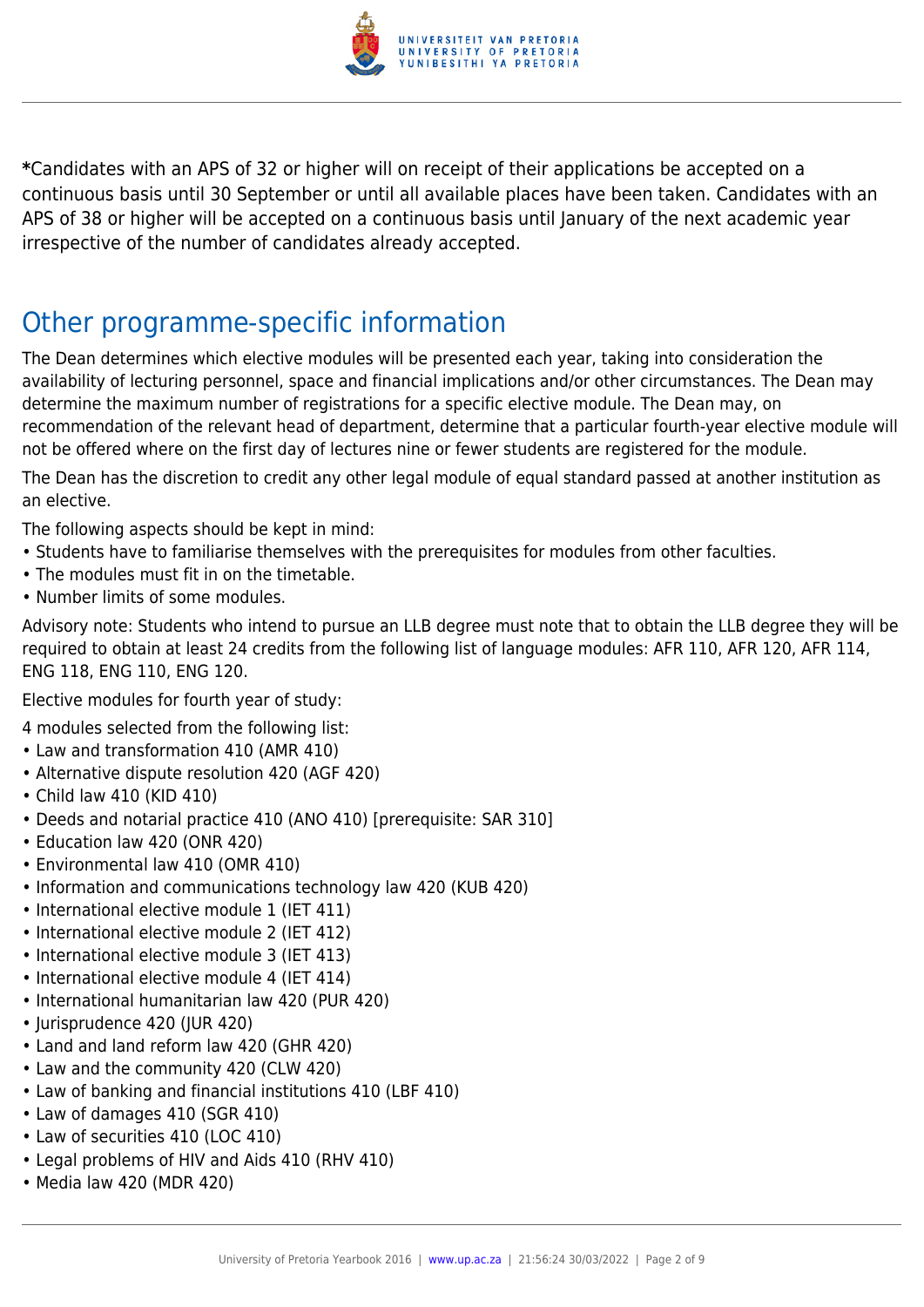

• Medical law 410 (GRG 410)

• Moot Court 420 (SKH 420)(students representing UP in the African Human Rights Moot Court Competition or in the Phillip Jessup International Law Moot Court Competition)

- Municipal law 410 (MRG 410)
- Practical law 400 (PRR 400)(see # below) (20 credits; 2 electives)
- Private international law 410 (IPR 410)
- Social security law 420 (SOR 420)
- Sports law 420 (SRR 420)
- Statutory crimes 410 (SMI 410)
- Tax practice 420 (BLP 420)
- Transnational business law 420 (TBR 420)
- Trusts and estates 410 (TBS 410)

#### **# Practical law 400**

The number of students who may be admitted to the module Practical law (PRR 400) is predetermined by the Dean, in consultation with the Head of the Department of Procedural Law.

Prospective students must apply for admission to the module.

Should more students apply for admission to the module than can be accepted, a selection process will take place on the basis of a student's previous performance and an interview with the Director of the Law Clinic. Students are promoted on the basis of tests, satisfactory execution of assignments, sessions in the Law Clinic and an oral examination.

Practical law (PRR 400) counts 20 credits and counts as two electives.

Certain modules are only applicable to exchange students.

#### **General requirements**

#### **1. Repeating of modules and maximum number of modules per year**

• Students who fail modules must repeat the modules in the following year.

• Students will, however, not be allowed to take more than 200 credits per year. (This will mean that in certain instances students will not be allowed to take all the modules required for a specific year as the outstanding modules must first be repeated and passed.) The Dean may, however, exercise discretion to grant exemption from this provision.

• It is the student's responsibility to choose modules that will not lead to class, test or examination timetable clashes.

#### **2. Credit for modules**

Students transferring from another university can only obtain credit for at the most 50% of the modules needed for the degree and must complete at least 50% of the modules at the University of Pretoria.

#### **Dean's merit list**

The Student Administration office publishes the Dean's merit list by March of every calendar year. The list contains the student numbers, in chronological sequence, of those students who achieved a weighted average (ie in accordance with the credit value of each module) of at least 75% in the preceding calendar year.

The weighted average is calculated as follows: The final mark obtained for each module for which the student registered in the preceding calendar year is multiplied by the credit value for that particular module. The sum of the values so obtained for each module are added together and divided by the total of the credit values of all modules for which the student registered in the preceding calendar year. The average so calculated is not rounded off.

A student who failed module(s) or who failed to gain entrance to the exam in the module(s) in a given calendar year may not appear on the Dean's merit list for that calendar year. A student who registered for less than nine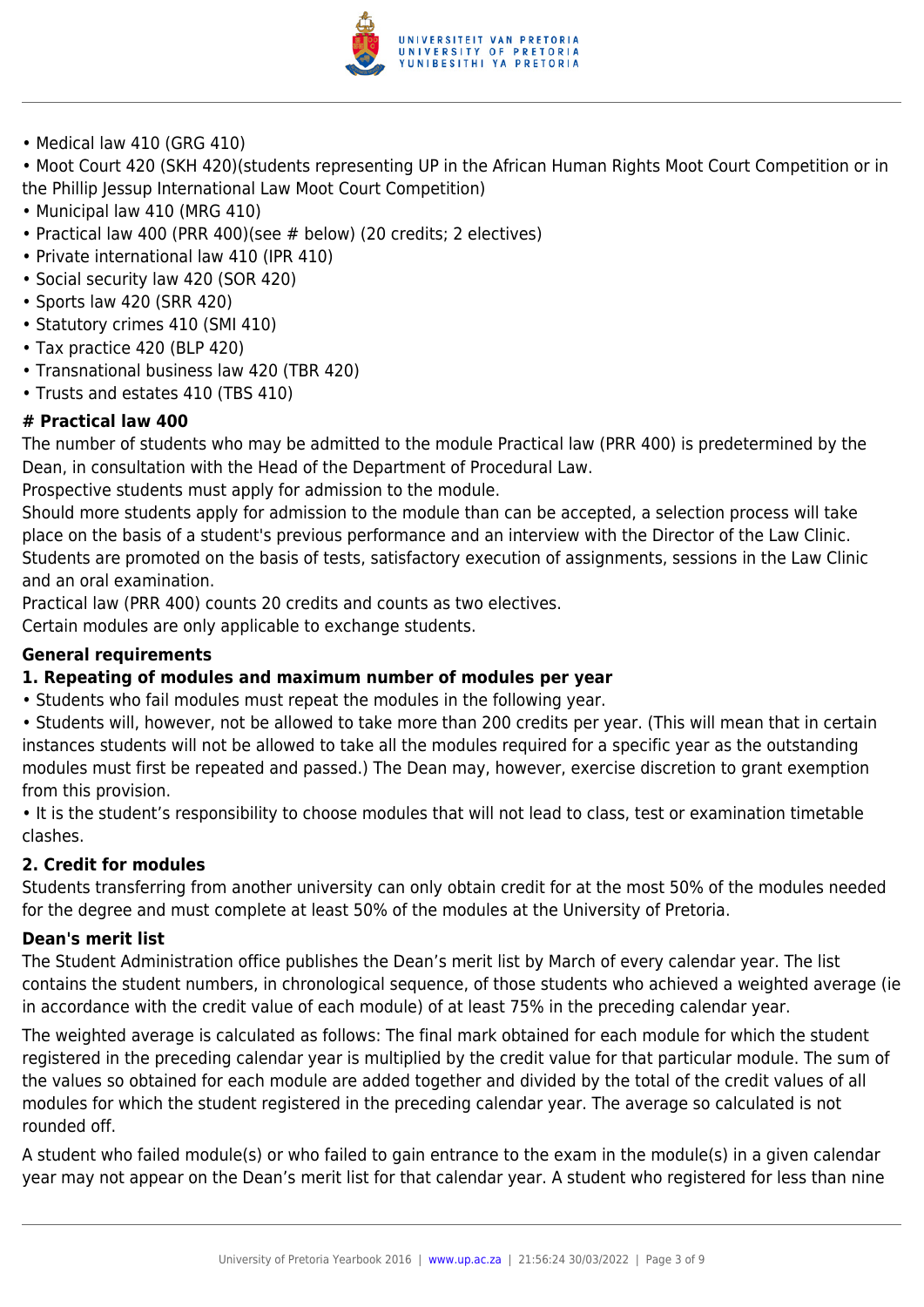

modules in a calendar year may not appear on the Dean's merit list for that calendar year. Modules passed at other universities are not considered in calculating the weighted average.

## Transitional measures

#### **Transitional measures for students who registered for the LLB for the first time prior to 2013:**

- 1. Students who registered for the LLB for the first time prior to 2013 will be allowed to register for the modules as set out in the relevant (pre-2013) yearbook. Yearbooks available at <http://web.up.ac.za/default.asp?ipkCategoryID=1797>
- 2. A student must pass at least 8 semester modules in order to be promoted to the next year of study. First-year students who passed 4 to 7 semester modules may reregister but will not be promoted to the next year of study and therefore will have to register for the 2013 curriculum. The same will apply mutatis mutandis for second-, third- and fourth-year students in 2013 and beyond. (General Regulation G.5.2.c read with paragraph (e), page 17, 2013 Faculty of Law yearbook.)
- 3. A student who passed less than 4 semester modules will not be readmitted to the Faculty of Law. A student who has forfeited readmission to the Faculty, may apply in writing to the Admissions Committee of the Faculty for conditional readmission to the Faculty – with the proviso that the Admissions Committee may stipulate further requirements for progress. A student's application for conditional readmission to the Faculty may be refused. A student who has been conditionally readmitted to the Faculty will have to register for the 2013 curriculum and his/her studies will bemonitored after the first-semester examination in order to determine whether such student has met the set conditions.
- 4. The table below sets out the equivalent module(s) in the revised curriculum. Students who registered for the LLB for the first time prior to 2013 register for the "old" first-year module but attend the classes of the "new" module. The module coordinators for each of the "new" modules will devise detailed transitional arrangements, and publish these arrangements in the study guides, so that "old" students only attend lectures and tutorials dealing with the "old" curriculum, and so that "old" students are only assessed on the "old" curriculum. (Pre-2013 LLB students register for the module in the left-hand column and attend the relevant classes and perform the relevant assessment tasks for the modules in the right-hand column. The module coordinators must ensure that pre-2013 students attend the classes and perform the assessment tasks that correspond with the course content of the pre-2013 modules). Repeating students who fail "old" first-year modules again in 2013 must still register for the "old" module in 2014 but will be expected to complete the content of the "new" module. Repeating students who fail "old" second- to fourth-year modules again in 2014 must still register for the "old" module in 2015 but will be expected to complete the content of the "new" module.

Please note: The new module codes for 2nd-, 3rd- and 4th-year modules become effective in 2014, 2015 and 2016 respectively.

| L<br>. .<br>$\blacksquare$ |  |
|----------------------------|--|
|----------------------------|--|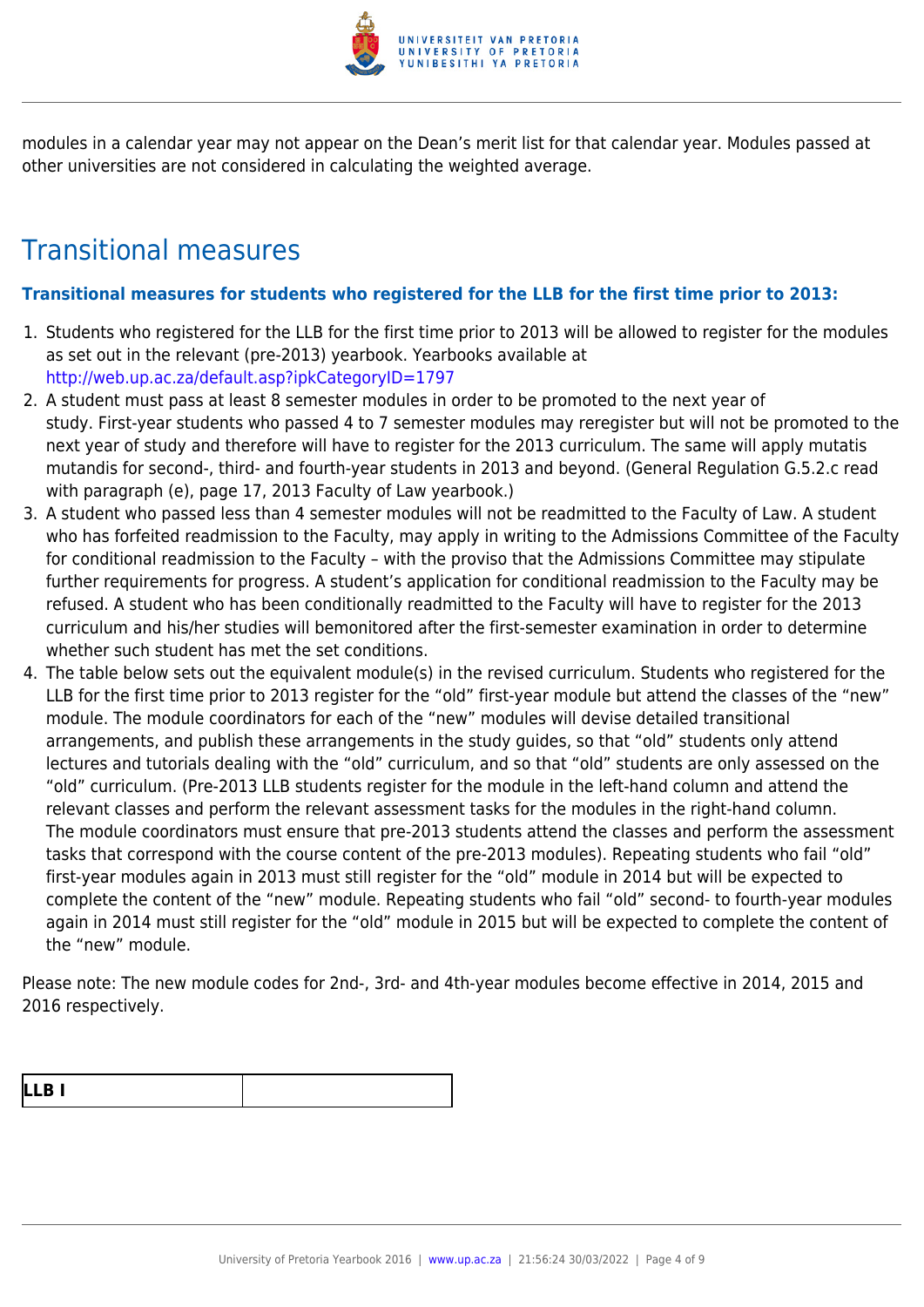

| 2012 Curriculum<br>(Pipeline students<br>register for these<br>modules.) | 2013 Curriculum<br>(Pipeline students<br>attend classes and<br>perform appropriate<br>assessment tasks in<br>these modules.) |
|--------------------------------------------------------------------------|------------------------------------------------------------------------------------------------------------------------------|
| <b>RVD 110</b>                                                           | <b>IUR 110*</b>                                                                                                              |
| <b>RVD 120</b>                                                           | <b>IUR 120*</b>                                                                                                              |
| <b>HVR 110</b>                                                           | <b>ROM 120*</b>                                                                                                              |
| <b>HVR 120</b>                                                           | <b>ROM 120*</b>                                                                                                              |
| <b>IDR 110</b>                                                           | <b>IUR 110*</b>                                                                                                              |
| <b>IDR 120</b>                                                           | <b>IUR 120*</b>                                                                                                              |
| PSR 110 (no change)                                                      | <b>PSR 110</b>                                                                                                               |
| <b>FMR 110</b>                                                           | FMR 121*                                                                                                                     |
| <b>FMR 120</b>                                                           | FMR 121*                                                                                                                     |

| LLB II                     | As from 2014    |
|----------------------------|-----------------|
| 2012 Curriculum            | 2013 Curriculum |
| <b>ABR 210</b>             | ABR 410         |
| KTH 220 (no change)        | <b>KTH 220</b>  |
| <b>ERF 211</b>             | <b>ERF 222*</b> |
| <b>ERF 221</b>             | <b>ERF 222*</b> |
| <b>KTR 210</b>             | <b>KTR 211*</b> |
| <b>KTR 220</b>             | <b>KTR 211*</b> |
| <b>MRT 220</b>             | PBL 200*        |
| <b>RPR 210 (no change)</b> | <b>RPR 210</b>  |
| RVW 210 (no change)        | <b>RVW 210</b>  |
| <b>SRG 210</b>             | PBL 200*        |
| <b>SRG 220</b>             | PBL 200*        |
| VBB 220 (no change)        | <b>VBB 220</b>  |

| LLB III             | As from 2015    |
|---------------------|-----------------|
| 2012 Curriculum     | 2013 Curriculum |
| <b>ADR 310</b>      | <b>PBL 310</b>  |
| <b>BWR 311</b>      | <b>BWR 300*</b> |
| <b>BWR 321</b>      | <b>BWR 300*</b> |
| DLR 320 (no change) | <b>DLR 320</b>  |
| ISR 310 (no change) | <b>ISR 310</b>  |
| IGZ 320 (no change) | IGZ 320         |
| ODR 320 (no change) | ODR 320         |
| VHD 320 (no change) | VHD 320         |
| <b>RFF 311</b>      | <b>IUR 310</b>  |
| <b>RPK 310</b>      | <b>RPK 210</b>  |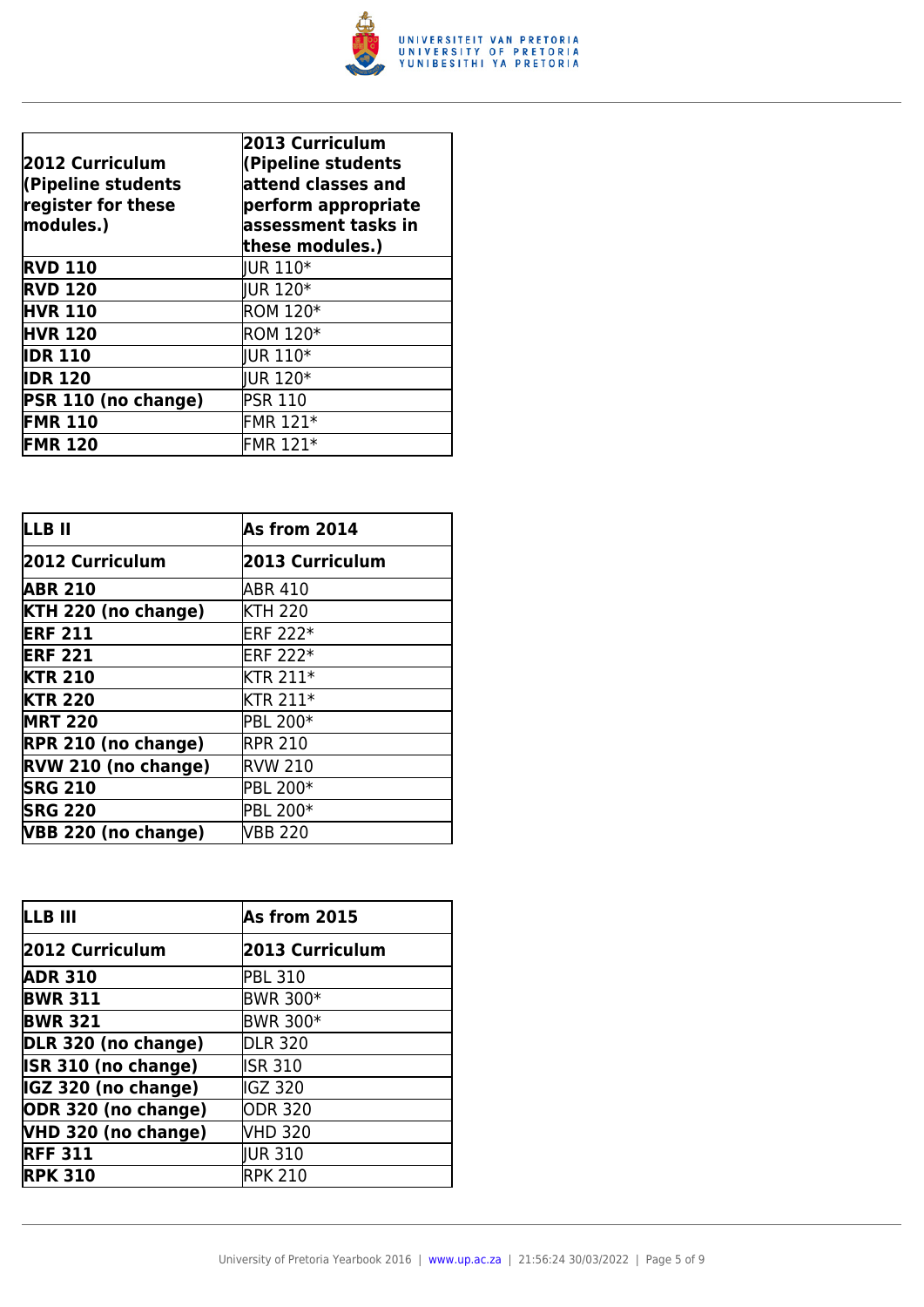

| <b>RPK 320</b>            | <b>RPK 220</b> |
|---------------------------|----------------|
| SAR 310 (no change)       | <b>SAR 310</b> |
| VRR 310 (Kept open for    |                |
| repeaters and students    |                |
| who registered in 2012    |                |
| and prior to 2012. VRR    |                |
| 310 will be presented for |                |
| a further two years and   |                |
| a Summer School may       |                |
| be held in $2014.$ )      |                |

| LLB IV                                           | As from 2016    |
|--------------------------------------------------|-----------------|
| 2012 Curriculum                                  | 2013 Curriculum |
| <b>BLR 410</b>                                   | <b>BLR 310</b>  |
| <b>DVR 420</b>                                   |                 |
| Kept open for repeaters                          |                 |
| and students who                                 |                 |
| registered in 2012 and                           |                 |
| prior to 2012. DVR 420                           |                 |
| will be presented for a                          |                 |
| further two years and a                          |                 |
| Summer School may be                             |                 |
| held in 2015.)                                   |                 |
| <b>IPW 410</b>                                   | <b>PBL 320</b>  |
| <b>SIP 410</b>                                   | SIP 400*        |
| <b>SIP 420</b>                                   | SIP 400*        |
| <b>SGR 410</b>                                   |                 |
| Kept open for repeaters                          |                 |
| $\,$ and students who                            |                 |
| registered before 2013.)                         |                 |
| <b>SKY 400 for pipeline</b>                      |                 |
| students (RHP 320                                |                 |
| $offered for the first time \,$                  |                 |
| in 2015 and SKY 410                              |                 |
| $\operatorname{\sf loffered}$ for the first time |                 |
| in 2016.)                                        |                 |
| <b>SPR 410</b>                                   | SPR 400*        |
| <b>SPR 420</b>                                   | SPR 400*        |
| <b>STR 410</b>                                   | <b>PBL 410</b>  |
| <b>STR 420</b>                                   | <b>PBL 420</b>  |

Note:

\*Detailed transitional arrangements will be provided in the study guides to these modules.

#### **Summer and Winter Schools that may possibly be offered to assist pipeline students to complete their studies:**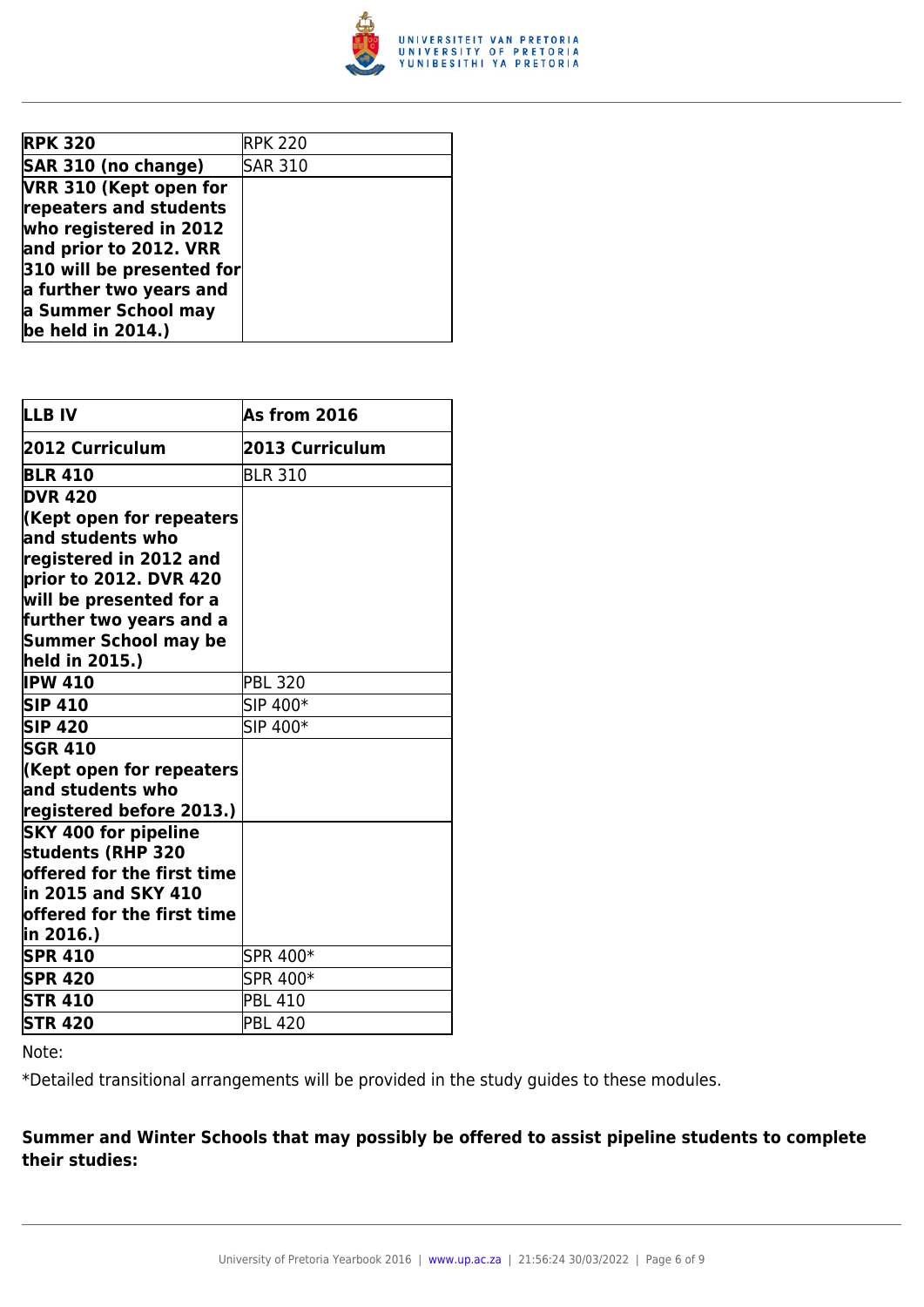

| <b>Winter School 2014-2015</b>    |                 |                                                                         |
|-----------------------------------|-----------------|-------------------------------------------------------------------------|
| Module outstanding: Register for: |                 | <b>Class attendance</b><br>lif not passed during the Winter<br>School): |
| <b>ERF 211</b>                    | <b>IERF 211</b> | <b>IERF 222</b>                                                         |
| <b>SRG 210</b>                    | <b>SRG 210</b>  | <b>PBL 200</b>                                                          |

| Summer School 2014-2016           |                |                                                                         |  |
|-----------------------------------|----------------|-------------------------------------------------------------------------|--|
| Module outstanding: Register for: |                | <b>Class attendance</b><br>lif not passed during the Summer<br>School): |  |
| <b>ERF 221</b>                    | <b>ERF 221</b> | <b>IERF 222</b>                                                         |  |
| <b>MRT 220</b>                    | <b>MRT 220</b> | <b>PBL 200</b>                                                          |  |
| <b>SRG 220</b>                    | <b>SRG 220</b> | <b>PBL 200</b>                                                          |  |

In terms of the Faculty of Law Summer/Winter School policy a student may register for a maximum of two modules per Summer/Winter School. If a student fails more than two first-year modules and wishes to enrol for two Summer/Winter School modules, the modules offered by the Department of Jurisprudence must be given preference, as the changes to the content of these modules in the revised curriculum are more far-reaching than those for Family Law (FMR).

Students obtain entrance to the Summer/Winter School by having previously acquired a semester mark in the module, except for BCom (Law) students who may register for ERF 211, ERF 221, MRT 220, SRG 210 and SRG 220 and BA (Law) students who may register for ERF 211 and ERF 221 for the Summer/Winter School without having acquired a semester mark previously.

Summer and Winter Schools will be offered depending on the availability of funds.

The Dean of the Faculty of Law has the discretion to make an equitable and practical ruling where an unforeseen situation arises in the application of the transitional arrangements or where a particular issue has not explicitly been set out in the transitional arrangements.

### Examinations and pass requirements

Please consult the Examination and Test policy as contained in the Faculty Regulations.

### Promotion to next study year

#### **Promotion to next study year**

(According to Regulation G.3 the Faculty Board may set promotion requirements which students must adhere to before they will be promoted.)

- 1. A student must pass modules to the value of 60 credits in order to be promoted to the next year of study.
- 2. A student who passed less than 4 semester modules will not be readmitted to the Faculty of Law. A student, who has forfeited readmission to the Faculty, may apply in writing to the Admissions Committee of the Faculty for conditional readmission to the Faculty – with the proviso that the Admissions Committee may stipulate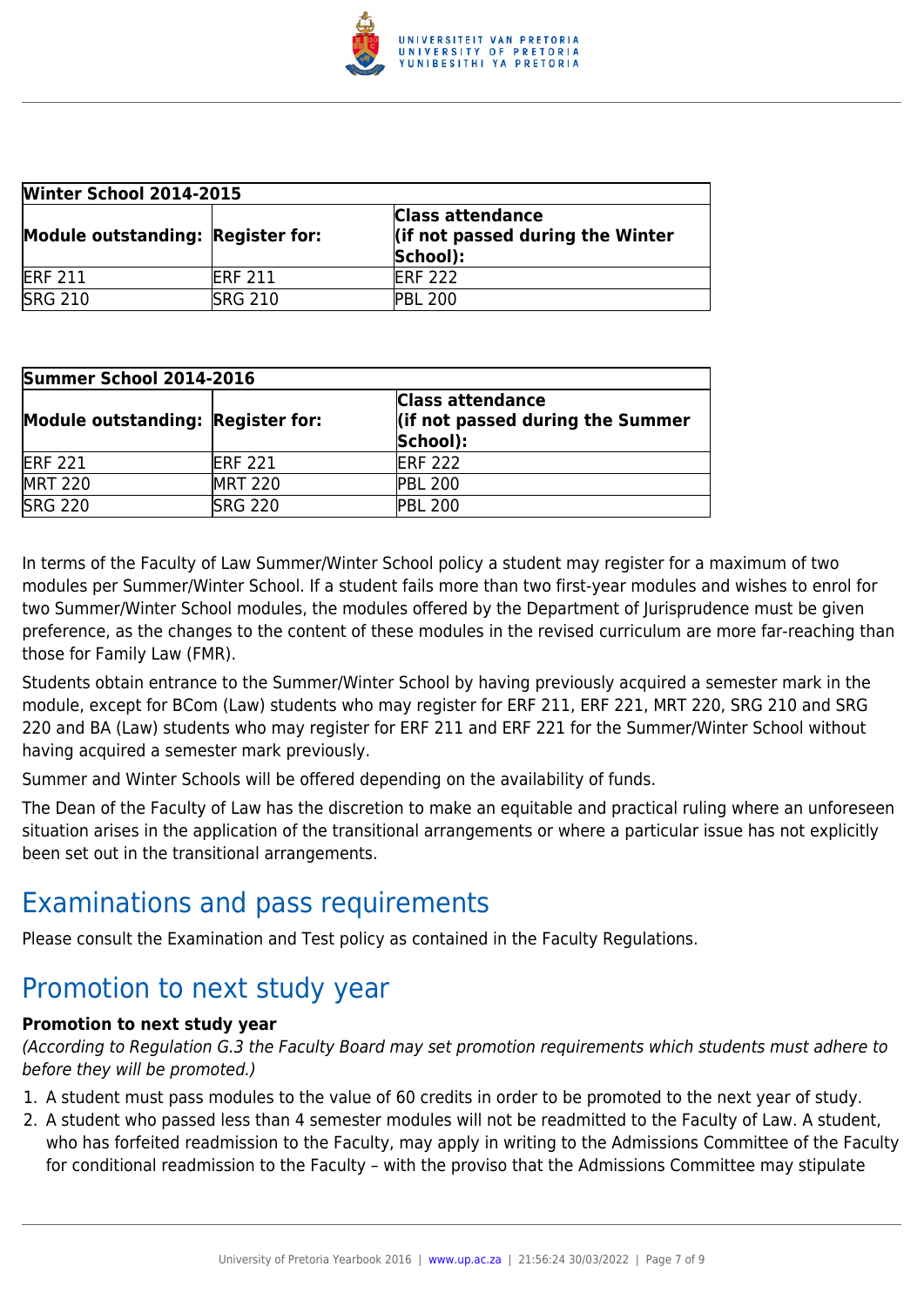

further requirements for progress. A student's application for conditional readmission to the Faculty may be refused.

3. A student who has been conditionally readmitted to the Faculty will have his/her studies monitored after the first-semester examination in order to determine whether such student has met the set conditions.

Re-registration will only be permitted if a student is capable of completing the degree in the prescribed minimum period of 4 years plus a further 2 years according to the opinion of the Admissions Committee.

## Pass with distinction

For the 4-year LLB degree to be awarded with distinction, a student must obtain a grade point average (ie in accordance with the credit value of each module) of at least 75% in respect of all the modules prescribed for the third and fourth years of the LLB degree, completed at this University. The grade point average is calculated as follows: The final mark obtained for each third- and fourth-year module prescribed for the LLB degree, including the electives, is multiplied by the credit value of that particular module. The sum of these values are added together and divided by the total of the credit values of all prescribed third- and fourth-year LLB modules. The average so calculated is not rounded off. A student who failed a third- or fourth-year LLB module, including any of the electives, may not be awarded the degree with distinction.

#### **BA (Law) graduates**

For the LLB degree to be awarded with distinction to a BA (Law) (UP) graduate, a student must obtain a grade point average (ie in accordance with the credit value of each module) of at least 75% in respect of the following modules completed at this University:

RPK 210 and 220 VBB 220 BLR 310 BWR 300 IGZ 320 ISR 310 ODR 320 PBL 310 and 320 SAR 310 VHD 320 ABR 410 PBL 410 and 420 PVR 420 SIP 400 SKY 410 SPR 400 Four final-year electives

The grade point average is calculated as follows: The final mark obtained for each of the modules listed above, including the electives, is multiplied by the credit value of that particular module. The sum of these values are added together and divided by the total of the credit values of the modules listed above. The average so calculated is not rounded off. A BA (Law) (UP) graduate who failed any of the modules listed above, including any of the electives, may not be awarded the LLB degree with distinction.

#### **BCom (Law) graduates**

For the LLB degree to be awarded with distinction to a BCom (Law) (UP) graduate, a student must obtain a grade